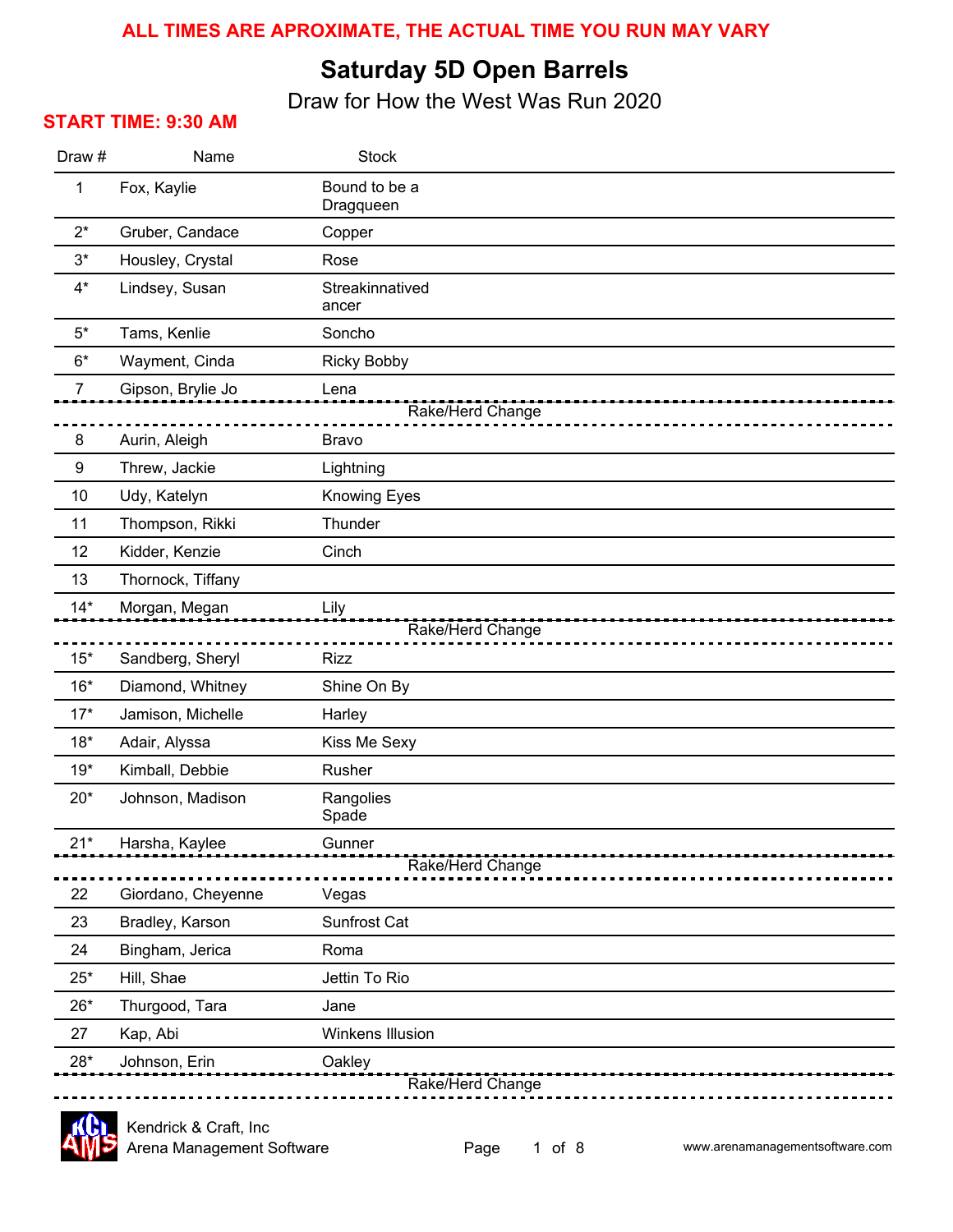| Draw # | Name                                                   | <b>Stock</b>                        |
|--------|--------------------------------------------------------|-------------------------------------|
| $29*$  | Hurst, Ava                                             | Cookie                              |
| $30*$  | Hadlock, Lisa                                          | Cooper                              |
| 31     | Layne, Kim                                             | Jess A Cool<br>Chick                |
| $32*$  | Mcfarland, Marie                                       | A Classy<br>Corona                  |
| $33*$  | Shelton, Cindy                                         | <b>Hercules</b>                     |
| 34     | Quast, Kate                                            | EB Bank On<br>The Money             |
| 35     | Bywater, Bailey Jo                                     | JR                                  |
|        |                                                        | Rake/Herd Change                    |
| 36     | Bywater, Sandy Jo                                      | Smoky                               |
| $37*$  | Olsen, Jamie                                           | Champ                               |
| 38     | Nelson, Autumn                                         | Steppinwildfire                     |
| 39     | Gross, Hadley                                          | <b>Ritas Kelly</b>                  |
| 40*    | Larsen, Debbie                                         | Ben                                 |
| $41*$  | Gilmore, Brooke                                        | <b>Barbie</b>                       |
| $42*$  | Monson, Shay                                           | Moana                               |
|        |                                                        | Rake/Herd Change                    |
| $43*$  | Keeler, Shannette                                      | <b>Tuckers WInk</b>                 |
| 44*    | Gruber, Candace                                        | Dollar                              |
| 45     | Fox, Kaylie                                            | Duke                                |
| 46     | Heiner, Kendal                                         | Zig                                 |
| 47*    | Lindsey, Susan                                         | Midnite                             |
| 48     | Jensen, Michelle                                       | Tuff                                |
| 49     | Thompson, Caren<br>Caren Sharky<br>------------------- | ,,,,,,,,,,,,,,,,,,,,,,,,,,,,,,,,,,, |
|        | APPROXIMATELY 10:30 AM                                 | Rake/Herd Change                    |
| $50*$  | Hadley, Susan                                          | <b>SH Especially</b><br>Smooth      |
| 51     | Davis, Tonia                                           | <b>Blue Pogonip</b><br>Society      |
| $52*$  | Steed, Bobbie                                          | Cack                                |
| $53*$  | Williams, Vandy                                        | Cash Is The<br>Game Plan            |
| 54     | Ferrin, Brandie                                        | Ikes Ocean                          |

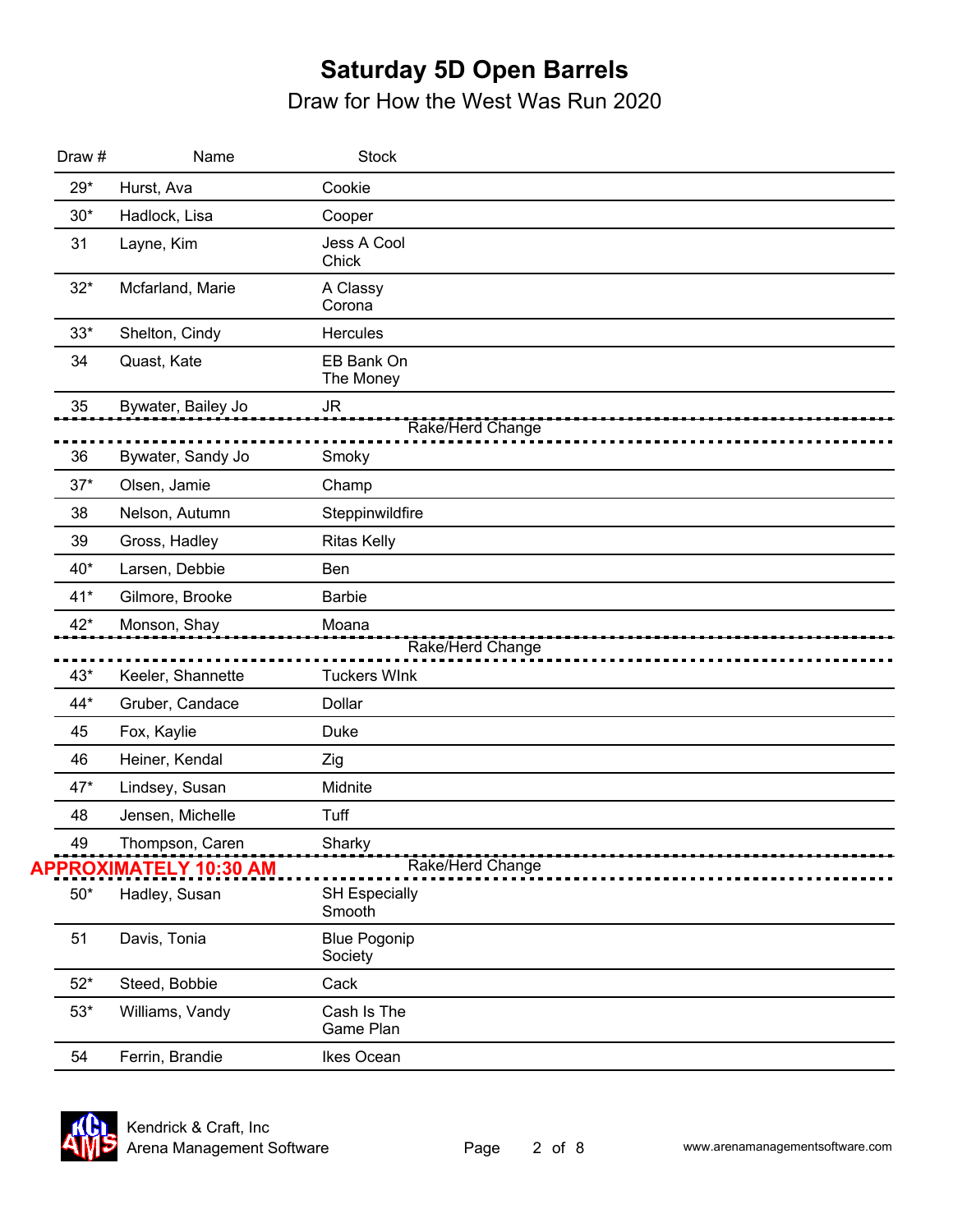| Draw #          | Name               | <b>Stock</b>                 |  |
|-----------------|--------------------|------------------------------|--|
| 55              | Russell, Shawni    | Sugars dandy<br>boy          |  |
| 56              | Caldwell, McKenzee | Lucky<br>Rake/Herd Change    |  |
| 57              | Hartley, Laurie    | <b>Dixie</b>                 |  |
| $58*$           | Peterson, Jenna    | Norm                         |  |
| $59*$           | Baumann, Micaela   | Gonna Get Wild               |  |
| $60*$           | Perry, Cori        | <b>Fames Lil</b><br>Mountain |  |
| 61              | Smith, Mikka       | Snoop                        |  |
| $62*$           | Grover, Morgan     | Run Little Jack<br>Pot       |  |
| $63*$           | Porter, Lexi       | Mowgli<br>Rake/Herd Change   |  |
| 64              | Layne, Brooke      | Louva                        |  |
| 65              | Threw, Jackie      | <b>Bubba</b>                 |  |
| 66*             | Harsha, Kaylee     | Baby                         |  |
| 67              | Adair, Alyssa      | Rey                          |  |
| 68*             | Sandberg, Sheryl   | Sassy                        |  |
| 69              | Udy, Katelyn       | <b>CM Mark Me</b><br>Famous  |  |
| 70              | Martin, Breezie    | Wrangler                     |  |
| <b>BIG DRAG</b> |                    | Rake/Herd Change             |  |
| 71              | Thompson, Rikki    | <b>Baby Grey</b>             |  |
| $72*$           | Udy, Tabatha       | DCO Chic<br>Mover            |  |
| 73              | Shipley, Emberlyn  | JJ Magic Skip                |  |
| 74              | Thornock, Tiffany  | Waylon                       |  |
| 75              | Jensen, Brinley    | Headlight                    |  |
| 76*             | Diamond, Whitney   | Nashville Star               |  |
| 77              | Jenson, Natalie    | Casper<br>Rake/Herd Change   |  |
| $78^{\ast}$     | Jamison, Michelle  | Milo                         |  |
| 79*             | Slosar, Hadlee     | Fireball                     |  |
| $80*$           | Street, Teri       | Dancin With<br>Lotta Fire    |  |

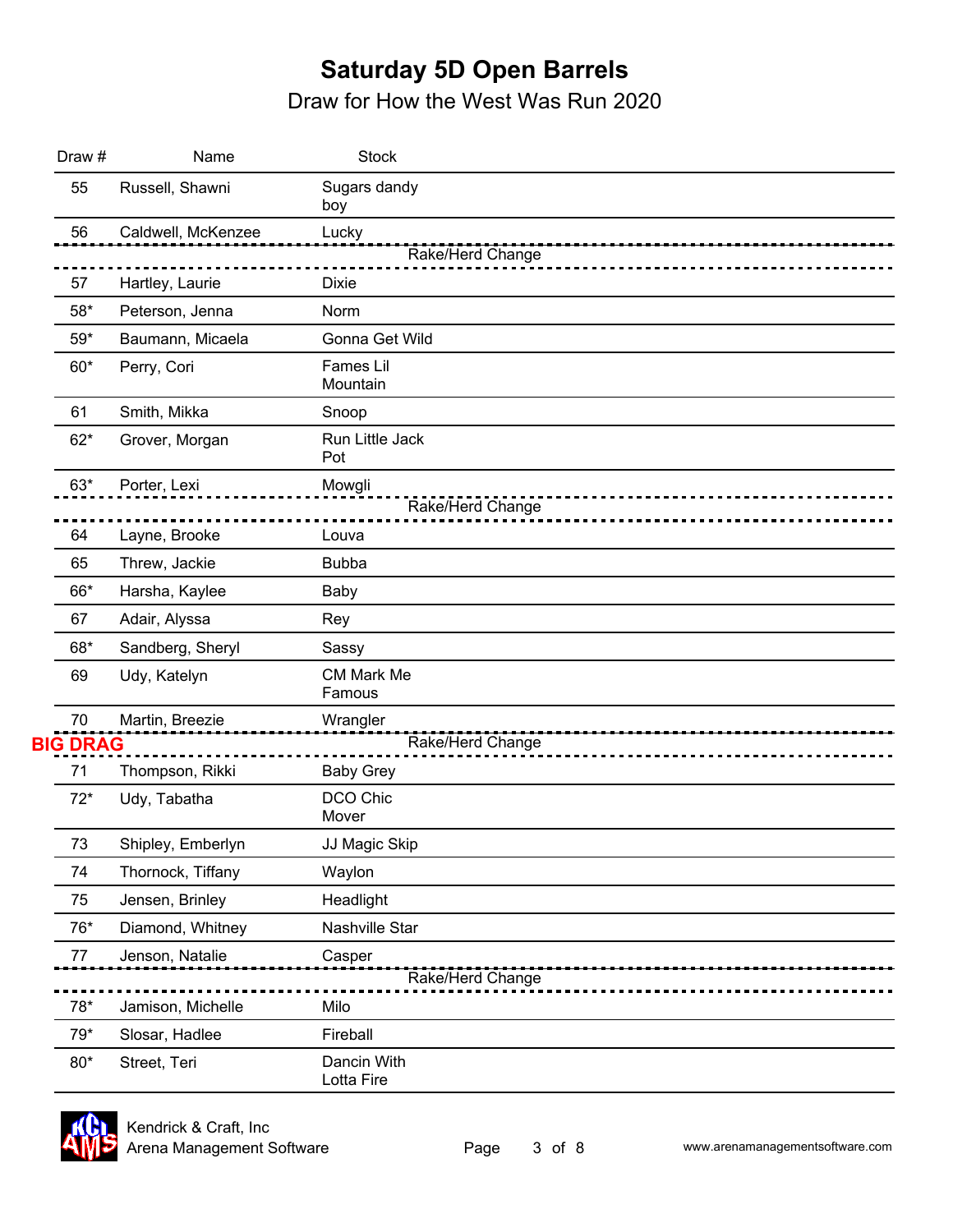| Draw # | Name                       | <b>Stock</b>                    |
|--------|----------------------------|---------------------------------|
| $81*$  | Halverson, Courtney        | Jill                            |
| $82*$  | Thurgood, Kindra           | Sunny                           |
| 83     | Archibeque, Cheyenne       | George                          |
| 84     | Bingham, Jerica            | Jessie                          |
|        |                            | Rake/Herd Change                |
| 85*    | Hill, Shae                 | JC Tbone                        |
| 86     | Aurin, Aleigh              | Shine                           |
| $87*$  | Thurgood, Tara             | Lulu                            |
| 88     | Munns, Mindee              | PL Whiskey<br>Lady Lou          |
| 89     | Whipple, Stephanie         | R Ikes Foxy<br>Lady             |
| 90     | Newman, Lakenzie           | Snow Lucky                      |
| $91*$  | Cowing, Bethany            | Runnin Joy                      |
|        |                            | Rake/Herd Change                |
| 92     | Thornock, Karsen           | Catsmaebee                      |
| $93*$  | Shelton, Cindy             | Jet                             |
| $94*$  | Kellett, McKinlee          | The Right<br>Version            |
| 95     | Housley, Steve             | Cash                            |
| 96     | Bywater, Sandy Jo          | Angel                           |
| 97     | Street, Jemima             | Heavens Scenic<br><b>Beauty</b> |
| 98     | Giordano, Madison          | Inurwildestdrea                 |
|        | <b>ROXIMATELY 11:30 AM</b> | ms<br>Rake/Herd Change          |
|        |                            |                                 |
| 99     | Bennett, Darby             | Rafiki                          |
| 100    | Gross, Hadley              | One Royal<br>Corona             |
| 101    | Hadley, McKale             | <b>Bones</b>                    |
| 102    | Fowers, Katelyn            | Delilah                         |
| $103*$ | Austin, Trudy              | Uno                             |
| $104*$ | Henderson, Wendy           | Annie                           |
| 105*   | Cronquist, Jessi           | Shaq                            |
|        |                            | Rake/Herd Change                |
| 106*   | Davis, Tonia               | Kings Misty<br>Skye             |
|        |                            |                                 |

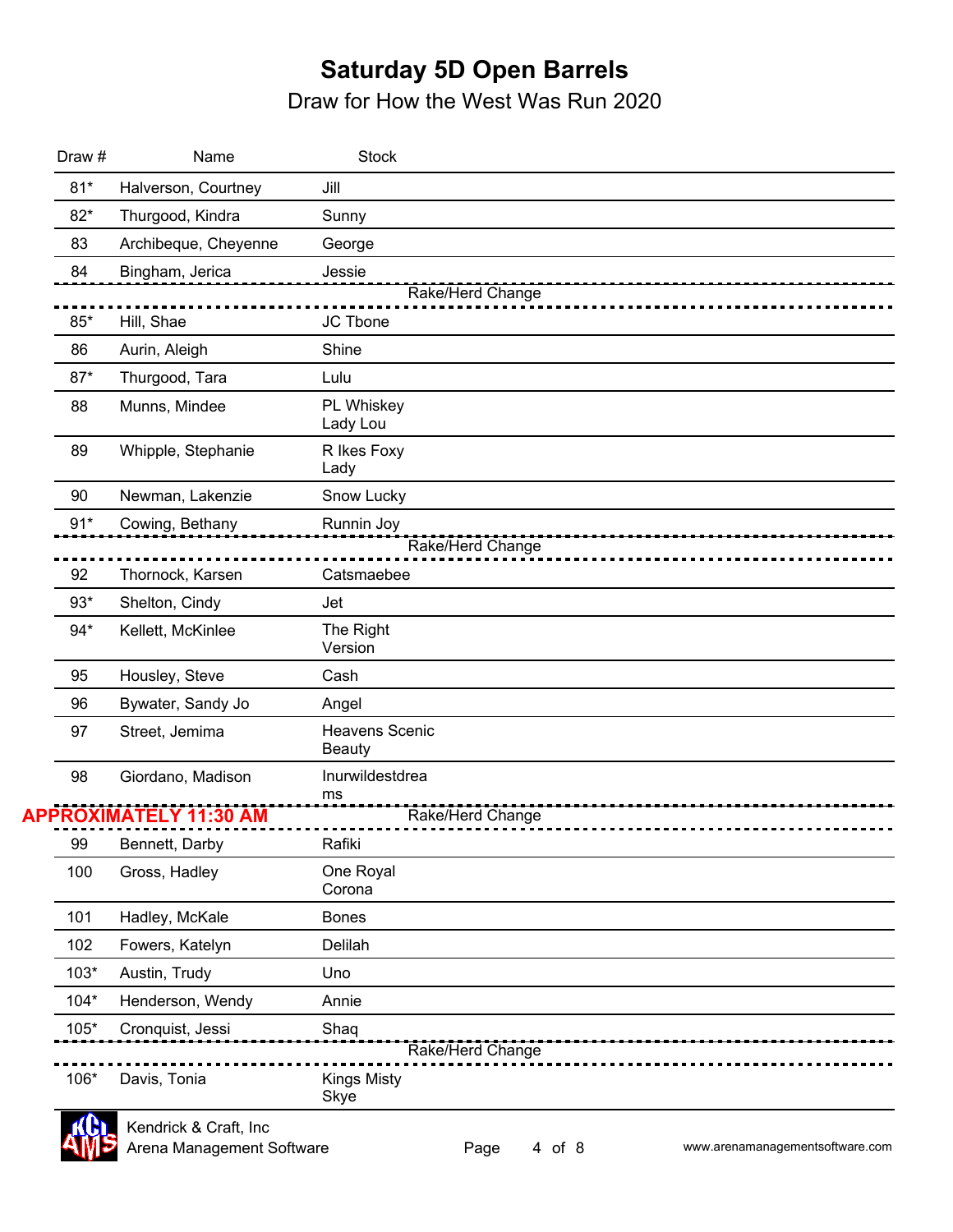Draw for How the West Was Run 2020

| Draw#  | Name                | <b>Stock</b>                   |
|--------|---------------------|--------------------------------|
| 107*   | Thompson, Suzanne   | Yer Killin Me<br>Smalls        |
| 108*   | Williams, Vandy     | One Fast<br>Machine (Jiggy)    |
| 109*   | Call, Shalae        | <b>LMP Roan</b><br>Scarlet     |
| 110    | Russell, Shawni     | Firen Lil Flit                 |
| 111    | Caldwell, McKenzee  | Cubby                          |
| 112    | Bennett, Bryn       | Hollywood                      |
|        |                     | Rake/Herd Change               |
| 113    | Bennett, Paige      | Roadie                         |
| $114*$ | Hartley, Rebekah    | <b>Winners Red</b><br>Flame    |
| 115    | Smith, Mikka        | Peppa Shaka                    |
| 116    | Steed, Raegan       | Scooter                        |
| $117*$ | Grover, Morgan      | Fiesta Flash                   |
| $118*$ | Fowers, Brooklyn    | Ike                            |
| $119*$ | Udy, Katelyn        | <b>EMB Mo Racin</b>            |
|        |                     | Rake/Herd Change               |
| 120*   | Spargen, Riley      | Texaco                         |
| $121*$ | Johnson, Payton     | Gus                            |
| $122*$ | Thurgood, Kayla     | Oak                            |
| $123*$ | Diamond, Whitney    | Flits Big N Rich               |
| $124*$ | Jones, Jessica      | Pritzi Darn Fury               |
| $125*$ | Peterson, Hallie    | Chrome                         |
| 126*   | Fearn, Chloe        | Famous<br><b>Streakin Dude</b> |
|        |                     | Rake/Herd Change               |
| $127*$ | Johnson, Robin      | Osoloso                        |
| 128*   | Halverson, Courtney | Dandy                          |
| 129*   | Thurgood, Kindra    | Flirt                          |
| 130    | Flinders, Georgia   | Fancy                          |
| 131    | Bingham, Jerica     | Gyps                           |
| 132    | Parker, Laney       | Zig                            |
| 133    | Offret, Jennica     | <b>JR</b>                      |
|        |                     | Rake/Herd Change               |



Arena Management Software Kendrick & Craft, Inc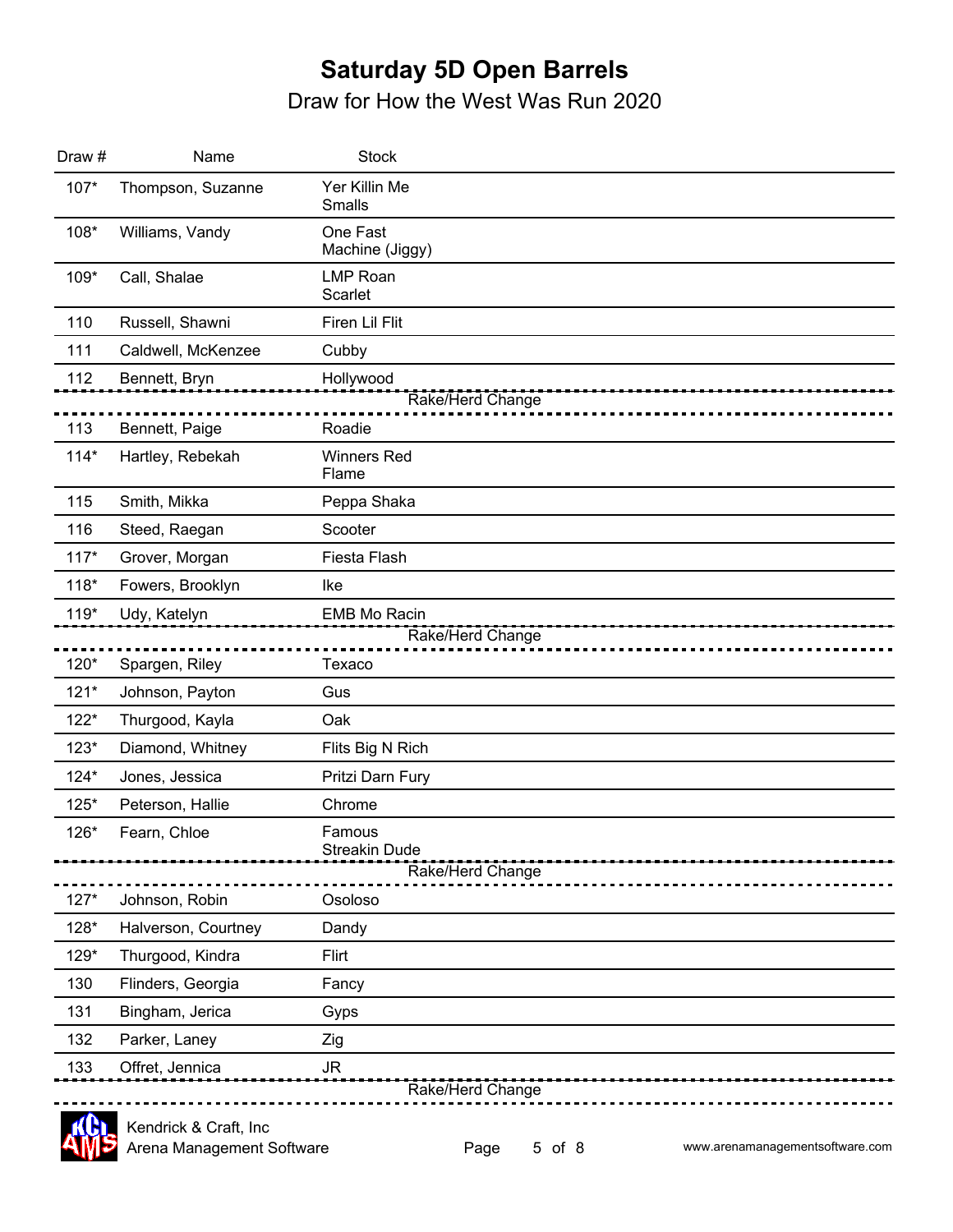| Draw #          | Name                          | <b>Stock</b>                  |
|-----------------|-------------------------------|-------------------------------|
| $134*$          | Sepehri, Azita                | Rosie                         |
| 135*            | Mickelson, Lakken             | Cee the Rock<br>Star          |
| 136             | Newman, Lakenzie              | Lips                          |
| 137             | King, MacKenzie               | Kit Kat                       |
| 138*            | Mills, Brynlee                | Cisco                         |
| 139             | Bowring, Davi                 | Jazz                          |
| $140*$          | McFarland, Kennadie           | Micheal                       |
| <b>BIG DRAG</b> |                               | Rake/Herd Change              |
| 141             | Berryhill, Jackie             | Bambi                         |
| $142*$          | Shelton, Cindy                | Pops                          |
| $143*$          | Sharp, Oaklee                 | Lilly                         |
| $144*$          | Kellett, McKinlee             | Chips Ahoy                    |
| $145*$          | Tubbs, Deneice                | Cowboy                        |
| 146             | Street, Jemima                | Solans French<br><b>Fly</b>   |
| 147             | Gallegos, Bailey              | Call Me Maybe<br>QD           |
|                 | <b>APPROXIMATELY 12:30 PM</b> | Rake/Herd Change              |
| 148             | Wosnik, Olivia Taylor         | Hot Rod                       |
| $149*$          | Crouch, Jentrie               | Starlights<br>Starwar         |
| 150*            | Peterson, Lindsey             | <b>Niks</b>                   |
| $151*$          | Austin, Trudy                 | Gus                           |
| $152*$          | Felter, Shawna                | Ky's Goodbye<br>Fame          |
| $153*$          | Tubbs, Maysi                  | <b>Kings Trinity</b><br>Olena |
| 154             | Layne, Brooke                 | <b>T&amp;B Little Spot</b>    |
|                 |                               | Rake/Herd Change              |
| 155*            | Batt, Tracee                  | Sparks and<br><b>Stripes</b>  |
| 156*            | Fredrickson, Shayane          | So Streakin<br>Famous         |
| 157             | Thompson, Rikki               | Jake                          |
| 158             | Packer, Hydee                 | <b>Blaze</b>                  |
| 159             | Fowers, Katelyn               | Stella                        |
|                 |                               |                               |

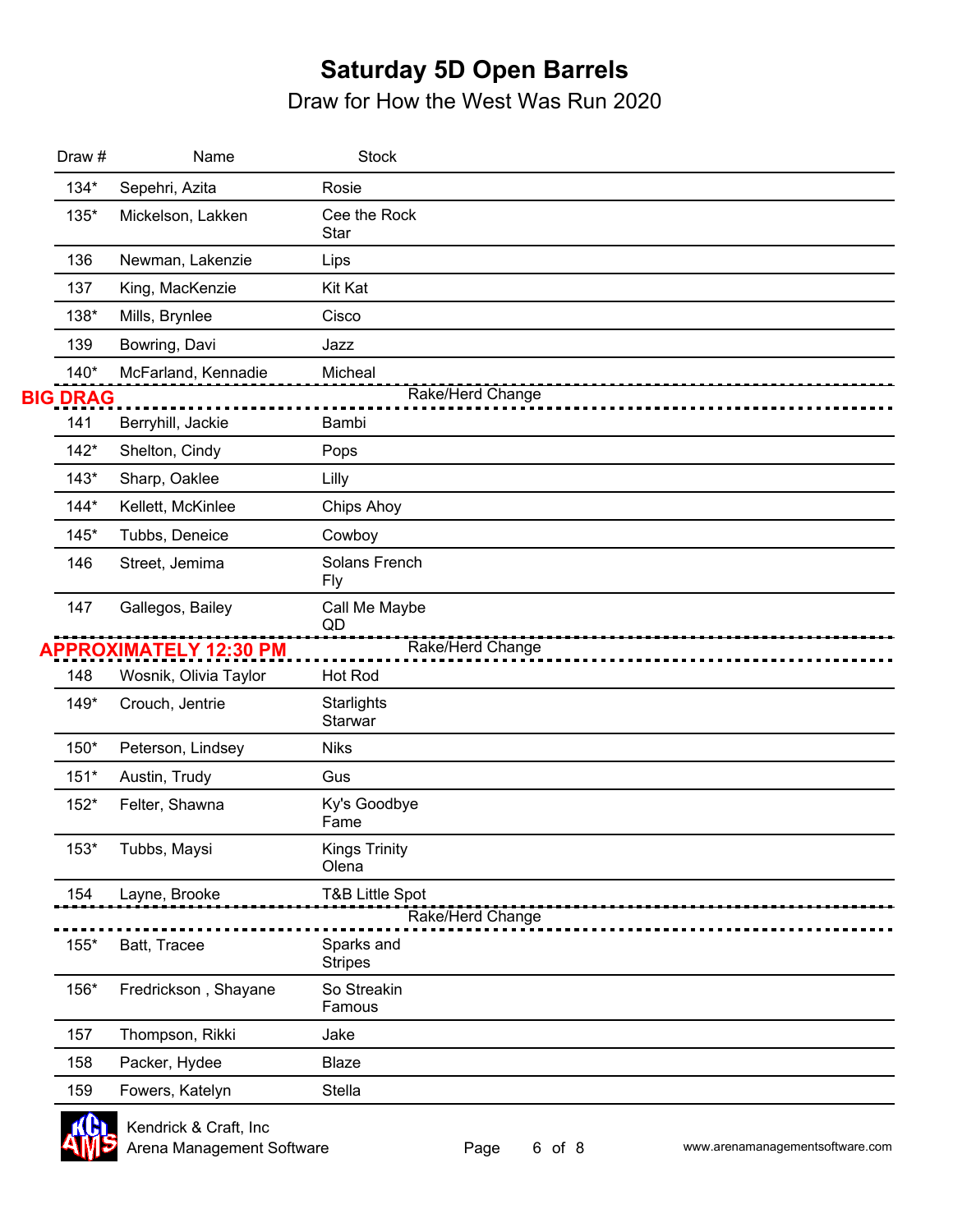| Draw # | Name                | <b>Stock</b>                                  |
|--------|---------------------|-----------------------------------------------|
| 160*   | Sutton, Shawna      | <b>Big Booty Judy</b>                         |
| $161*$ | Doss, Dawn          | Steppin On Air<br>(Buddy)<br>Rake/Herd Change |
|        |                     |                                               |
| 162    | Bennett, Paige      | Swag                                          |
| 163*   | Hartley, Rebekah    | <b>CP Merle</b>                               |
| 164    | Smith, Mikka        | Pico Peppered<br>Lad                          |
| 165*   | Hunziker, Lisa      | Lu Lu                                         |
| 166*   | Grover, Morgan      | <b>KK Jet Frost</b>                           |
| 167*   | Talbot, Lekelsi     | Jambalaya                                     |
| 168*   | Woodmansey, Maryann | Babydoll<br>Rake/Herd Change                  |
| 169*   | Papageorge, Lori    | Pappys Smoken<br>Pistol                       |
| 170    | Wood, Amber         | Mi Just Perry                                 |
| 171    | Swan, Jade          | Peanut                                        |
| 172    | Baxter, Aubrey      | Tabasco                                       |
| 173    | Wooden, Kinlee      | Mannys Klassy<br>Lady                         |
| 174    | Dean, Riley         | Dually                                        |
| 175    | Heath, Heather      | <b>Hot Tamale</b>                             |
|        |                     | Rake/Herd Change                              |
| 176*   | Herrera, Camrell    | Lawsons<br>Famous Hero                        |
| 177    | Gallegos, Hanna     | Merlot                                        |
| 178*   | Thurgood, Kindra    | Hazel                                         |
| 179*   | Borges, Ayzleigh    | Thirsty Blu Mia                               |
| 180    | Webb, Hannah        | Zans Twisted<br>Impulse                       |
| $181*$ | Sharp, Oaklee       | Legs                                          |
| 182*   | McFarland, Kennadie | Rebel                                         |
|        |                     | Rake/Herd Change                              |
| 183*   | Hayden, Meghan      | Lucky                                         |
| 184    | Beckstead, Chelsi   | Fullmoon Flash                                |
| 185    | Jensen, Morgan      | Stoner                                        |